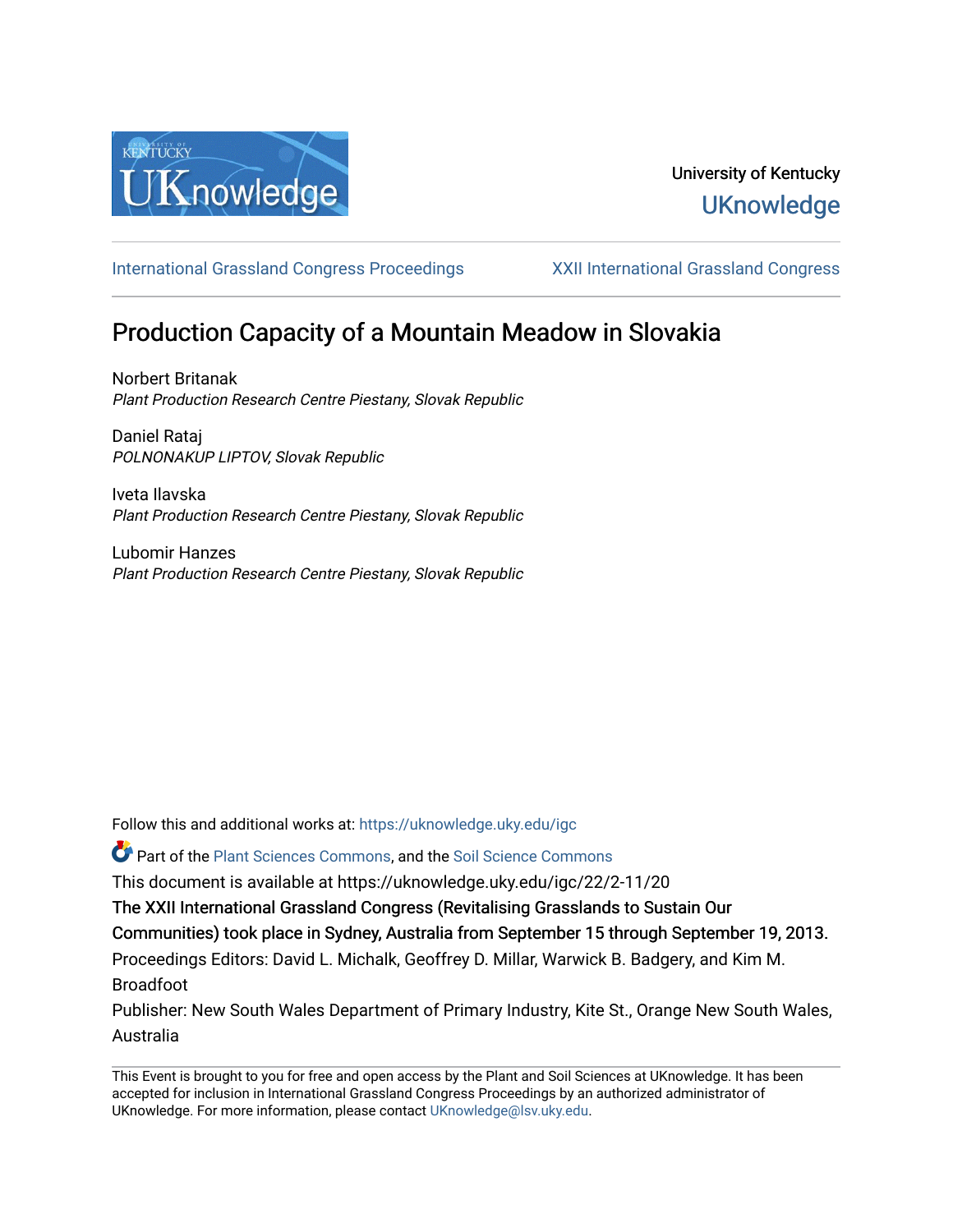### Production capacity of a mountain meadow in Slovakia

*Norbert Britanak <sup>A</sup> , Daniel Rataj <sup>B</sup> , Iveta Ilavska <sup>A</sup> and Lubomir Hanzes <sup>A</sup>*

<sup>A</sup> Plant Production Research Centre Piestany, Grassland and Mountain Agriculture Research Institute Banska Bystrica Research Station Poprad, SNP 2, 05801 Poprad, Slovak Republic, www.cvrv.sk

. Research Station Poprad, SNP 2, 05801 Poprad, Slovak Republic, <u>www.cvrv.sk</u><br><sup>B</sup> POLNONAKUP LIPTOV, a.s., 1. mája 1849, 03104 Liptovsky Mikulas, Slovak Republic, <u>www.polnonakup.sk</u> Contact email: <u>brinor@isternet.sk</u>

**Keywords:** Semi-natural grassland, fertilisation, dry matter production, plant species

#### **Introduction**

Slovakia is rich in grassland ecosystem diversity due to its geological, geomorphologic and climatic conditions (Seffer *et al*. 2002). Grasslands make up to 81% of total agricultural land in the upland and mountain regions. They are regarded as basic sources of forage for cattle and sheep. During the last century, the utilisation of mineral fertilisers increased dramatically not only on arable land, but even on grassland in Europe (Hejcman *et al*. 2007). The objective of our 11-year trial was to compare the dry matter production of permanent grasslands at two levels of mineral nutrition under extreme climatic conditions of northern Slovakia.

#### **Methods**

The experiment took place in a mountain region of Slovakia. Its site characteristics are: longitude 48°55´ N, latitude 20°06´E, altitude 960 m, total rainfall during growing period 500 mm, temperature over the same period 9.5°C. The semi-natural grassland belongs to the *Festuco-Cynosuretum* association, and in 1992, at the beginning of the experiment it comprised of 32 plant species. Two nutrition levels applied to this sward (P30 (kg/ha) K60 and  $N90 + PK$ ) were compared with an unfertilised control (N0) between 1992 and 2002. The total yield of the dry matter was established by three cuts a year. The experimental design  $(10 \times 32 \text{ m})$ had four randomised replicates with each plot being  $2.5 \times 8$ m. Measurements of botanical composition were always carried out before the first cut of each year.

#### **Results**

Above-ground dry matter production differed significantly between treatments and years (Table 1). The mineral fertiliser applied had a more significant impact on the dry matter production  $(F=34.6, P=0.0001)$  than the year (*F*=4.1, *P*=0.0002). Production at the first cut repeatedly decided the total dry matter production; they correlated positively  $(r= 0.87, P=0.0001)$ . Based on the 11 years of the experiment, we established that increased mineral fertilisation had a negative impact on the proportion of the first cut in the total production. This proportion gradually decreased from 62% of unfertilised control to 59% observed in the P30K60 treatment and to 55% with N90+PK fertilisation. The proportion of the second cuts was as high as 25%. The third cuts varied from 13% to 18%.

The above-ground dry matter production was not related to total rainfall and average daily temperatures during the growing period. However, higher average daily temperatures between the beginning of April and the end of June were associated with lower dry matter yield (*r*=-0.41, *P*=0.0001). The amount of rainfall during this period did not influence the production (*P*=0.8).

The above-ground dry matter production was significantly influenced by the botanical composition of the grassland. The average proportion of grasses on the control and the PK treatments were identical (46%). Applied nitrogen supported the presence of grasses which averaged 67%. The proportion of legumes differed between the treatments applied, averaging 20%, 31% and 11% on the control,

**Table 1. Dry matter production (t/ha) of the semi-natural grassland under different levels of mineral fertilisation, and total of rainfall and temperatures during growing period. Square root transformed data are in parentheses.** 

| Year | Control       | P30K60          | $N90 + PK$     | Rainfall (mm) | Temperature $(^{\circ}C)$ |
|------|---------------|-----------------|----------------|---------------|---------------------------|
| 1992 | 2.85          | 3.75            | 4.73           | 399.9         | 10.35                     |
| 1993 | 1.91          | 3.75            | 4.93           | 440.1         | 9.74                      |
| 1994 | 2.30          | 4.61            | 6.44           | 425.0         | 10.82                     |
| 1995 | 2.98          | 4.43            | 6.91           | 600.5         | 9.63                      |
| 1996 | 1.67          | 2.63            | 5.26           | 403.7         | 10.67                     |
| 1997 | 2.30          | 3.59            | 6.23           | 483.0         | 9.14                      |
| 1998 | 1.77          | 3.83            | 5.57           | 445.2         | 11.13                     |
| 1999 | 1.89          | 4.16            | 5.44           | 536.1         | 10.72                     |
| 2000 | 0.89          | 1.35            | 3.31           | 504.0         | 10.50                     |
| 2001 | 1.26          | 1.68            | 3.79           | 764.9         | 10.08                     |
| 2002 | 1.80          | 2.39            | 2.02           | 582.5         | 10.76                     |
| Mean | 1.79 (1,36) a | $2.95(1,75)$ ab | $4.52(2,18)$ b | 507.7         | 10.32                     |